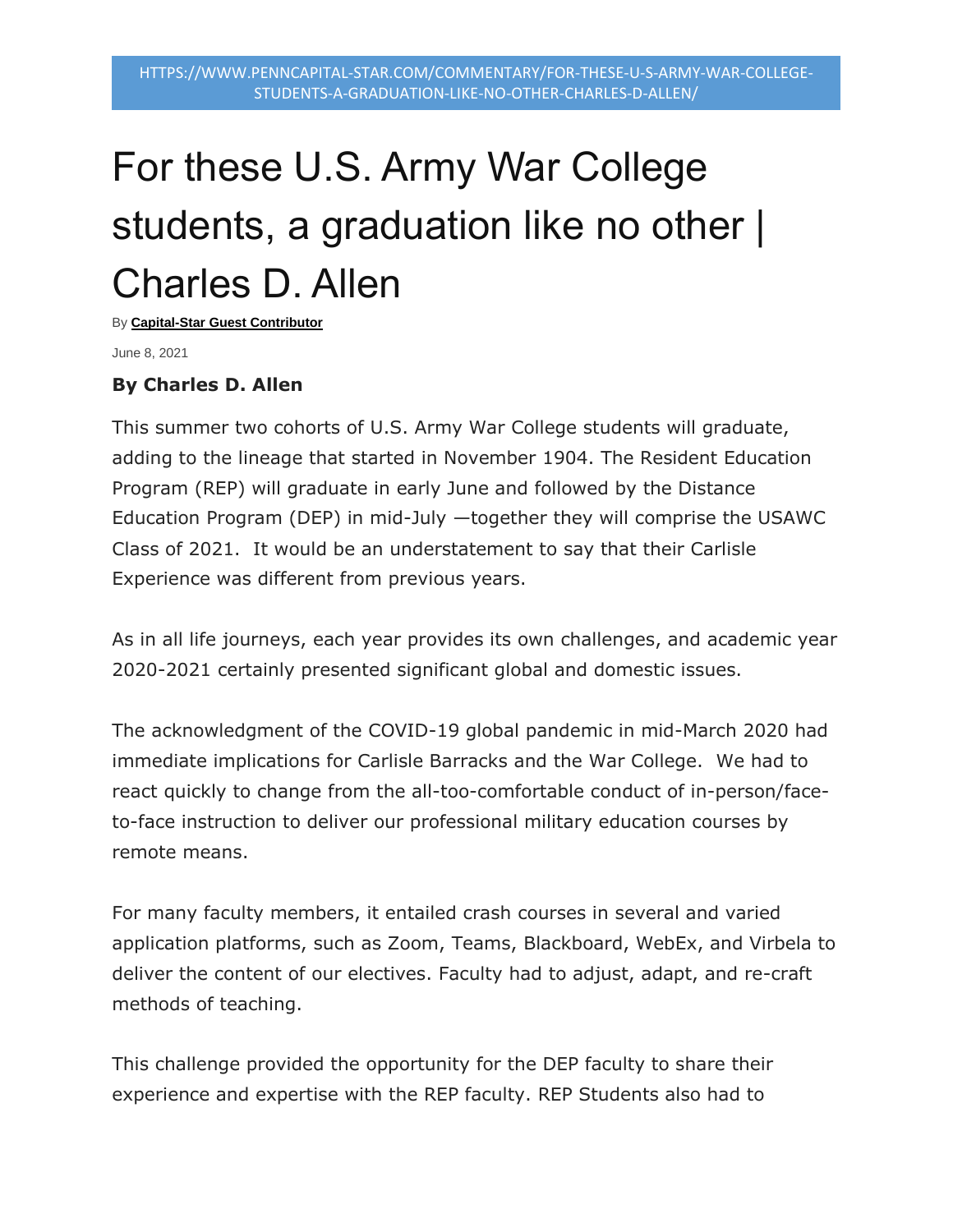## HTTPS://WWW.PENNCAPITAL-STAR.COM/COMMENTARY/FOR-THESE-U-S-ARMY-WAR-COLLEGE-STUDENTS-A-GRADUATION-LIKE-NO-OTHER-CHARLES-D-ALLEN/

reframe their roles as learners in the remote environment, something our DEP students navigate throughout their two-year course.

We, the War College's administration and faculty, purposefully conducted an assessment of the situation to help determine an appropriate reaction to the changed circumstance. Social distancing, mask protocols, and handwashing/sanitization became principles turned into disciplined behavior to protect our community.

We quickly learned and adopted the phrase, "out of an abundance of caution" in our local planning, policy development, and decision making for the Class of 2021. The DEP cohort missed out on its two-week mid-June session on Carlisle Barracks and participated in the course through remote learning

For our distance class, the pandemic exploded last spring while many reserve component officers (state National Guard and Army Reservists) were already balancing civilian jobs along with a demanding War College academic schedule.

Some students were caught up in the turbulence of the pandemic while returning from overseas deployments. The medical professionals in the class also had to deal with the challenges of fighting an unknown and deadly virus alongside engaging in their military studies.

For the incoming resident class, about 400 students and faculty arrived in Carlisle from across the nation and globe with our international students. As one remembers the summer surge of COVID-19 infections and death, it was a time of uncertainty and ambiguity, as well as threat.

The AY2021 resident class would miss the traditional onboarding and socialization of seminar icebreakers, convocation, seminar norming, and Boatyard Wars that would set the tone within seminars and across the War College.